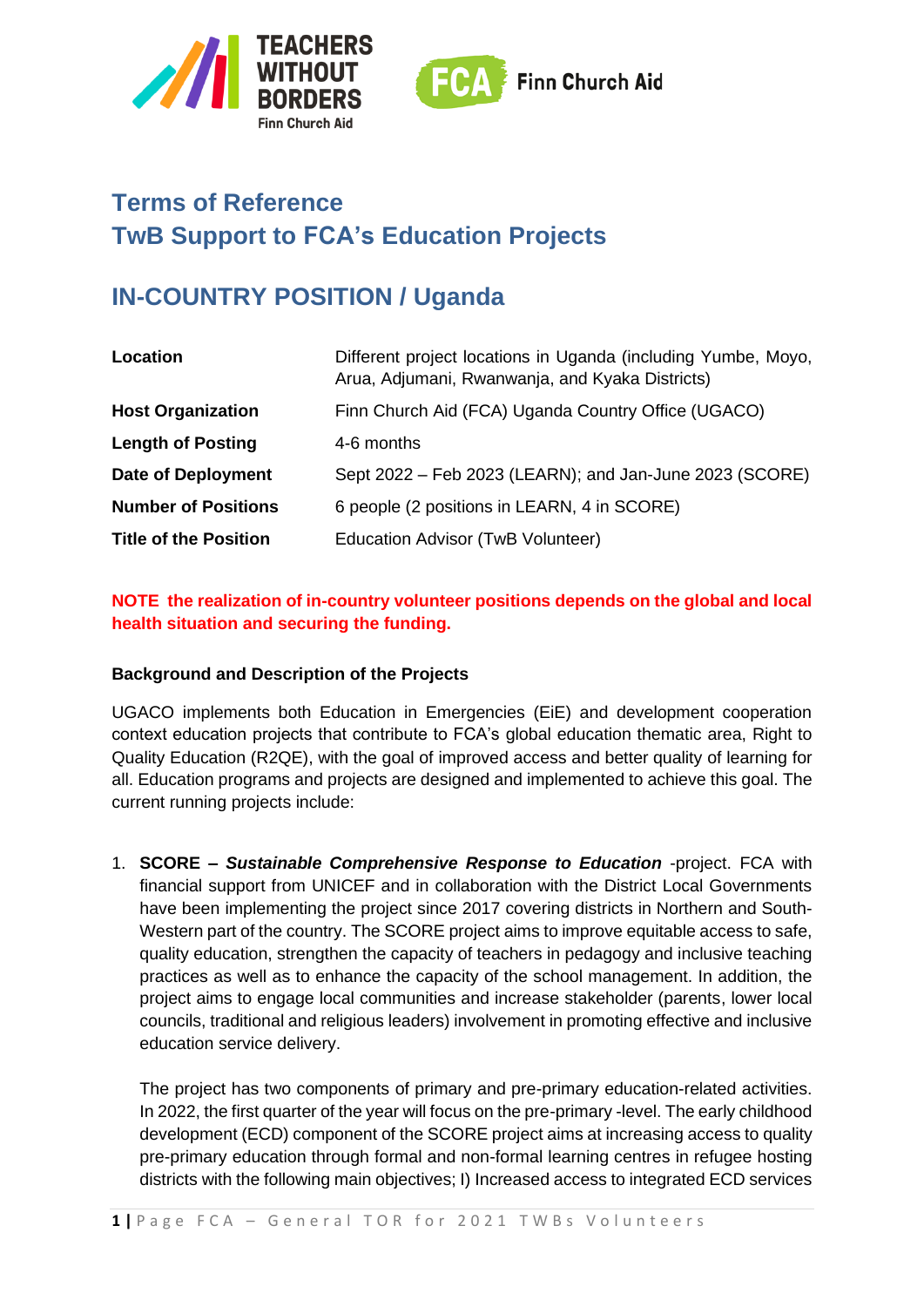



of refugee and host community children through community based ECD centers in refugee host districts; II) Increased knowledge, skills and practices in caring and educating children by, caregivers and leaders at targeted ECD centres, communities and households; and III) Strengthened district local governments, sub-counties and settlement capacity to coordinate and scale up the delivery of quality inclusive ECD services in the respective districts. The project will be implemented in West Nile and South-Western districts of Uganda.

Under the primary education component, the project has the following key objects: I) Improved equitable access to safe, quality education; II) Improved teachers' competencies in literacy and inclusive learning practices and pedagogy; III) Improved capacity of headteachers, deputy headteachers, School Management Committees (SMC) / ECD Center Management Committees (CMC), District Education Officers (DEO), senior teachers to conduct support supervision, plan and engage local communities and schools for better school management and coordination of the delivery of quality primary education and ECD services; and IV) Increased stakeholder (parents, lower local councils, traditional and religious leaders) involvement in promoting effective and inclusive education service delivery.

2. **LEARN –** *Lasting Education Achievements Responding to Needs* -project, aims to increase and improve equitable and inclusive quality education for refugee and host community children and adolescents in refugee settlements in Yumbe, Obongi, Keygegwa and Kamwange Districts. The project is funded by the Bureau of Population, Refugee and Migration (BPRM). The project has been running for the past two years and is now in its third year of implementation with specific objectives that include: I) Increased access to safe and inclusive secondary learning environments for refugee and host community learners; II) Improved delivery of quality education for refugee and host community learners; III) Enhanced protection and wellbeing of secondary level learners; IV) Preventing, preparing and responding to Covid-19 impact on secondary education and protection of learners. Within the project, the needs for TwB contribution focus especially on supporting school-based child protection activities, peace education and youth club related activities, capacity building, mentoring and coaching for teachers and school staff.

#### *NOTE over the course of their deployment, TwB volunteers may be asked to provide support to other FCA education projects in Uganda if the need arises.*

In general, current FCA running education projects in Uganda aim at improving access to safe and inclusive quality education for the Refugee and Host community children, in addition to enhancing protection, wellbeing and peaceful co-existence of ECD, primary and secondary school learners through teachers' continuous professional development (CPD), capacity building of school management committees, and other education stakeholders, provision of educational materials to schools and children as the key activities amongst others.

**2** | Page FCA - General TOR for 2021 TWBs Volunteers FCA works with Teachers without Borders (TwB) -network to strengthen capacity of district education departments where its projects are implemented through teachers' needs-based capacity building training and support focused on; improving pedagogical skills, support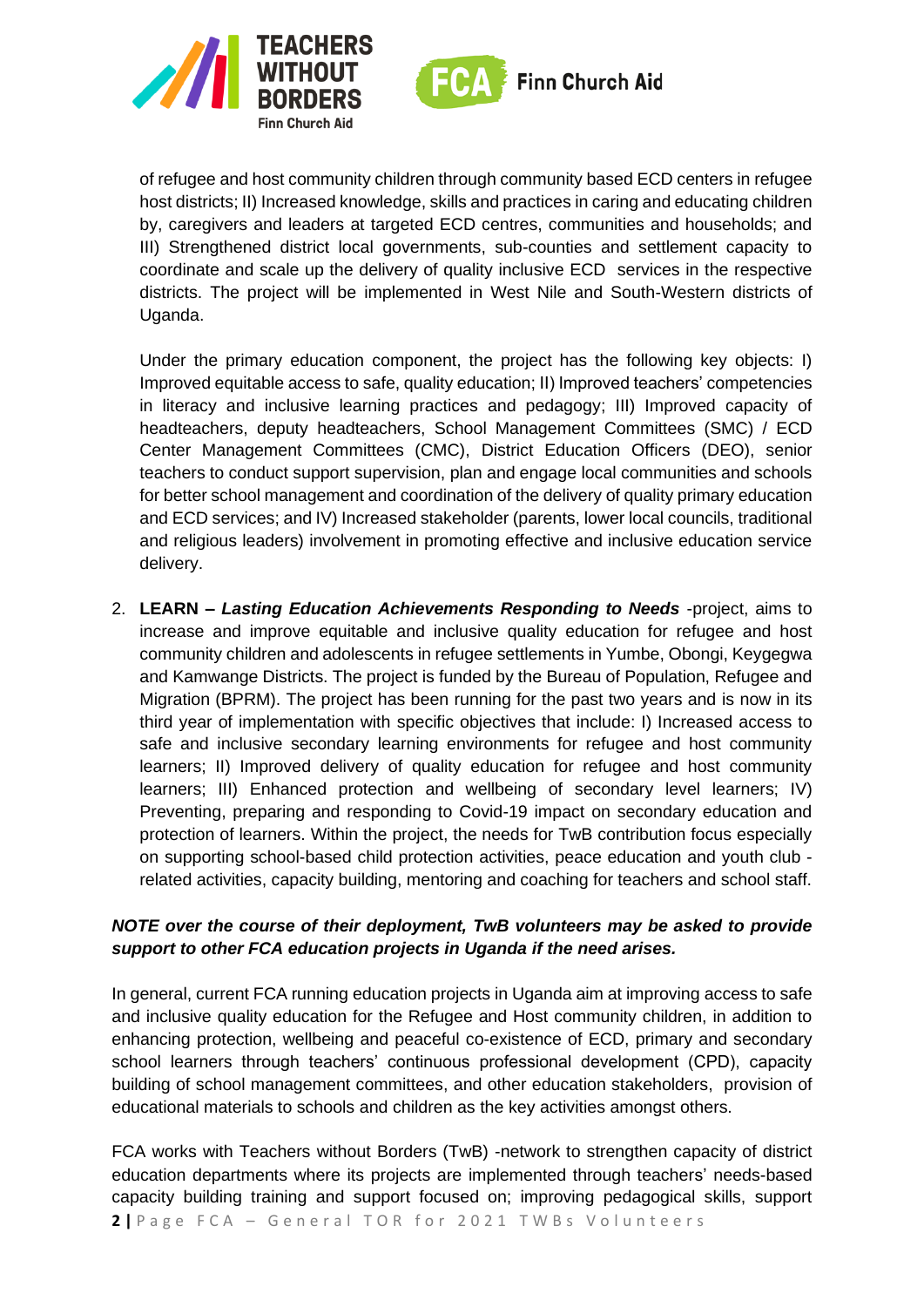

supervision, mentoring, and coaching aimed at improving the quality of teaching, learning, formative assessment, inclusive education, and improved learning outcomes and wellbeing of teachers and learners. All these mentioned are achieved through collaborative planning, training, follow-up of teachers and support supervision, mentoring and coaching of teachers with the relevant government education technical personnel which include CCT (Coordination Centre Tutors) and District Inspectors of Schools (DIS), and supporting school management and target communities as applicable.

The TwB volunteers will be based in the different FCA field offices in Northern and Southwestern Uganda, supporting teacher capacity-building activities under projects implemented in the location of deployment. An individually tailored work plan will be developed during the initial phase of the deployment.

### **Volunteer's Main Tasks That Are Not Restricted to Specific Projects and Locations Might Include**

- Develop teacher-training materials based on available resources such as the Teachers in Crisis Contexts (TiCC) training package, the FCA Teacher Training Package, basic peace education modules for secondary school students (to guide school-based peace clubs in LEARN), or any other material that may be provided.
- Work with the local Ugandan and refugee ECD caregivers / pre-primary, primary, AEP and secondary teachers to provide training, mentorship, and coaching support to improve on their pedagogical skills, support home learning, and promotion peace education.
- Support the Primary Teacher Colleges (PTCs,) Coordinating Centre Tutors (CCTs) to train, coach and mentor associate assessors and headteachers in inclusive learnercentered pedagogy, remedial and play-based learning, support supervision, and any other theme that may be identified as relevant
- Strengthen the capacity of headteachers and teachers in assessment skills with a focus on formative assessment and development of tools with special focus in the teaching of mathematics and science
- Conduct training workshops and events targeting teachers for pre-primary, primary, AEP and secondary teachers with local colleagues, and provide technical support to the project team and stakeholders
- Support documentation of all CPD activities and share the learnings to promote crossprofessional learning
- Any other tasks assigned by the supervisor, after consultation with the volunteer

#### **Position-Specific Qualifications and Competencies**

- Masters' Degree in Education *and/or* at least 2 years of teaching experience in Finland
- Expertise and experience in ECD, primary *and/or* secondary education pedagogics, active and learning through play -methods, *and/or* special needs education
- Experience *or* interest in developing the capacity of ECD, Primary and/or Secondary school teachers